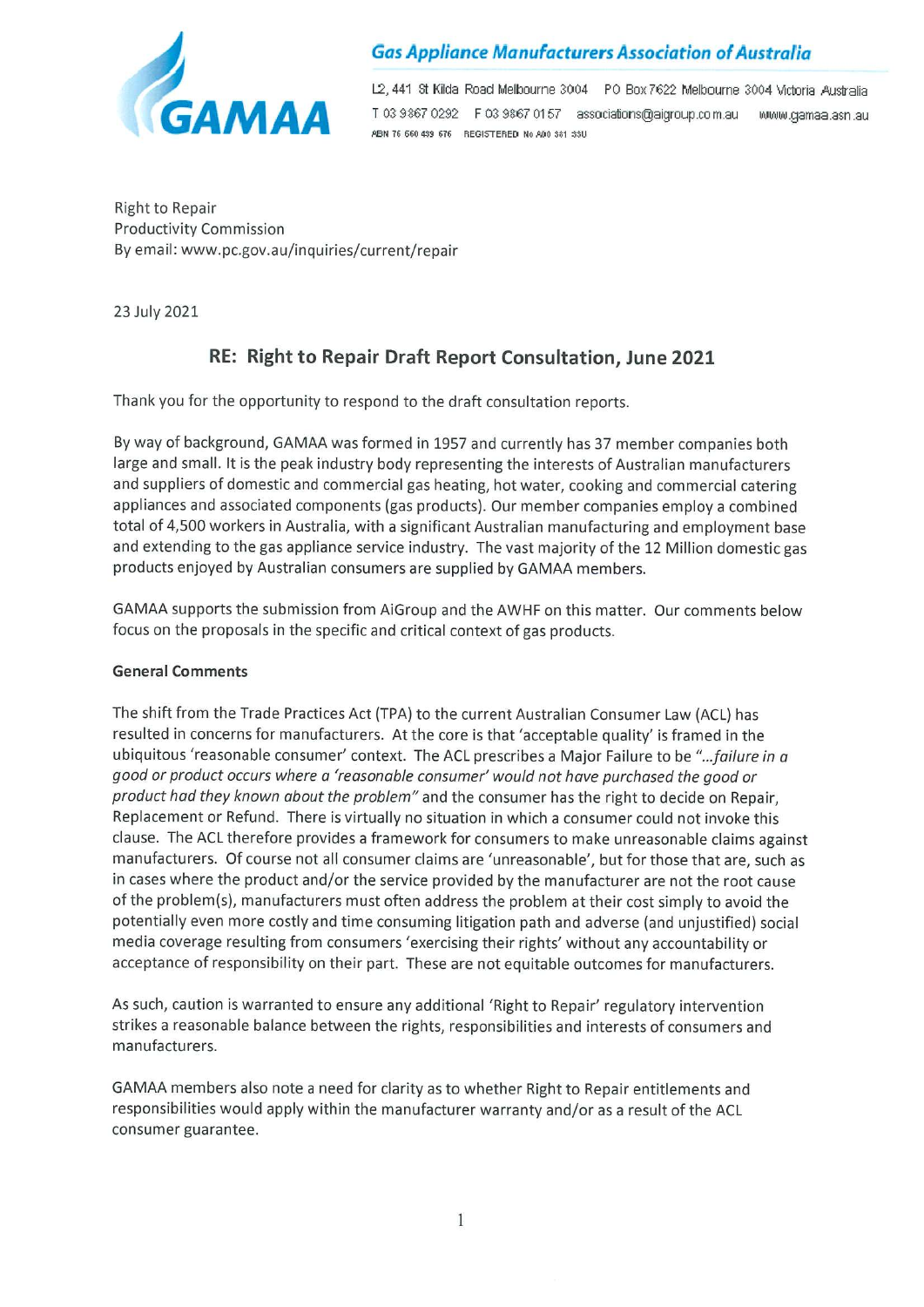#### **Detailed Comments**

### Draft Recommendation 4.2 'The inclusion of text in manufacturer warranties that states that entitlements to consumer guarantees under the Australian Consumer Law do not require consumers to use authorised repair services or spare parts'.

We read the intent of this recommendation to be that entitlements to consumer guarantees do not require the use of repair services and/or spare parts authorised by the manufacturer

Regarding repair services, our February 2021 submission highlighted that, compared to many other consumer goods, gas products are complex, expensive and long lasting and form part of complex systems and require installation, commissioning, fault finding and repair by specialist technicians. From the collective experience of our members over many years, there are serious concerns about the quality and safety of repairs on these complex products and systems by repairers not authorised by manufacturers, as they often lack the necessary skills and knowledge, even if they are licensed by regulatory authorities to carry out such work. There are many cases where repairers not authorised by manufacturers attempt to carry out repairs and either fail to fix the problem and/or introduce new problems and/or cause damage to the gas product and/or installation. There is no warranty or guarantee from the service provider for any of their work and in many cases the provider or the consumer expect the product manufacturer to unpick the (defective) work and rectify it, as well as address any original defects at their cost. This is clearly not fair to manufacturers.

Often the gas product is not the root cause of consumer complaints, problems or failures. Rather it is some other part of the system and/or flaws in the design, assembly, installation or commissioning of that system. In most cases, a specialist technician authorised by the manufacturer can diagnose and repair a product or resolve a 'system' problem more effectively and at a lower cost than an alternative repair service provider.

Regarding parts, the repair of parts contrary to manufacturer instructions and the use of replacement parts not originating from, or specified by, the manufacturer is likely to adversely impact safety, functionality and reliability of the product and in many cases will contravene the requirements of Australian Standard AS4575:2019 'Gas Appliances - Servicing of Type A gas appliances' (now mandated in various states and territory jurisdictions and under consideration by other jurisdictions). The testing that confirmed the safety of the product, and the subsequent (mandatory) product certification, will also be rendered invalid. In these cases, the connection of the product to the gas supply and subsequent operation would contravene the various state and territory gas safety regulations and, more importantly, result in serious safety concerns for consumers. This applies whether or not the parts are replaced during warranty or outside of warranty.

In view of the above, GAMAA strongly opposes Draft Recommendation 4.2. for gas appliances. Rather, for warranty repair claims the ACL should place an obligation on the consumer to approach the manufacturer in the first instance. If the manufacturer does not respond in a timely manner or otherwise fails to meet their obligations under the ACL, the consumer has the right to approach an alternative repair service provider.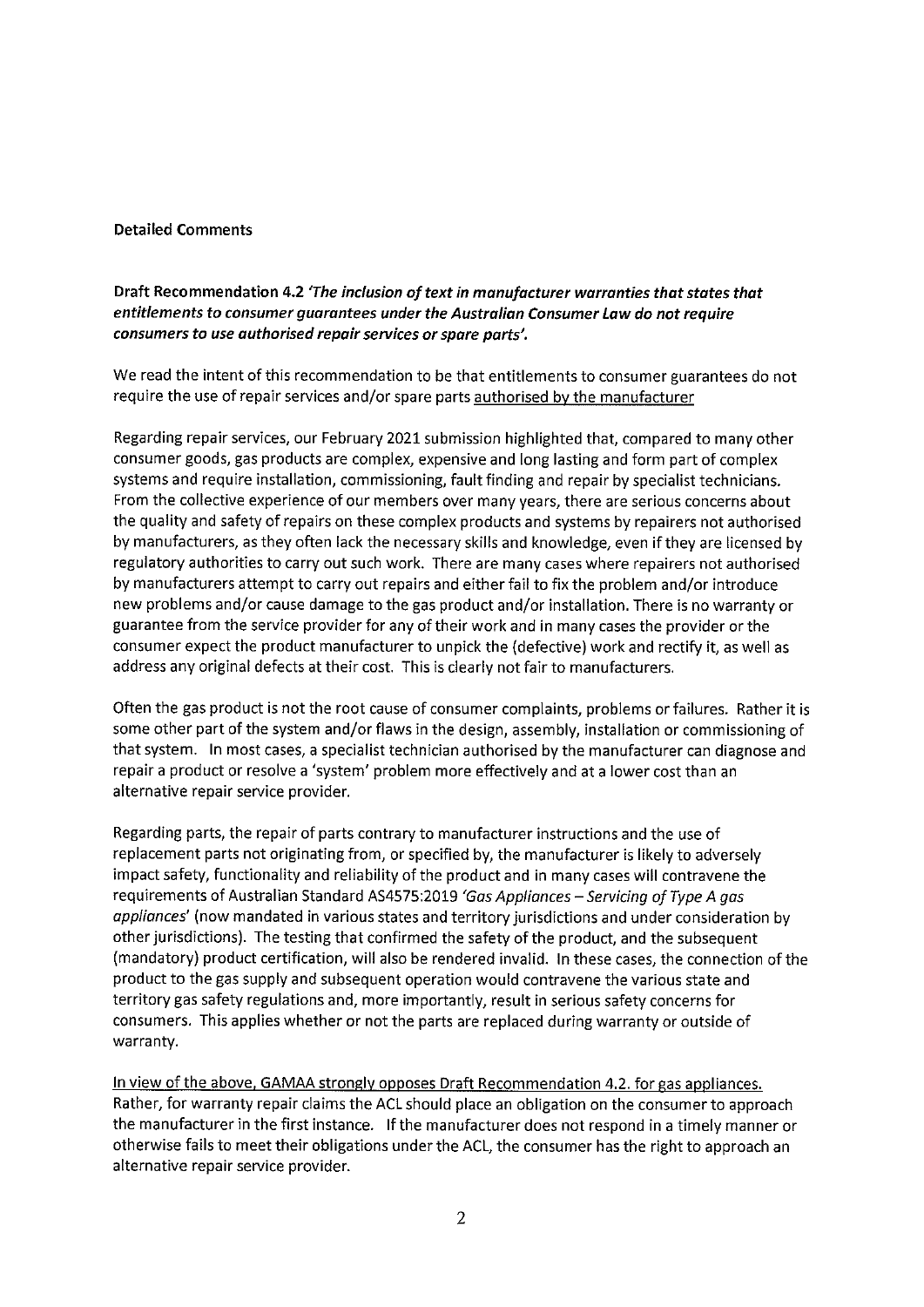As a general rule, manufacturers should not be obliged to reimburse consumers for warranty repairs carried out by an alternative repair service provider if they never approached the manufacturer to carry out such a repair in the first place, and/or parts that did not originate from, or were not specified by, the manufacturer were used.

Manufacturers should also have the right to refuse warranty if the root cause of the product defect or fault is consumer misuse or a failure by the consumer in their responsibility to have prescribed periodic service and maintenance works carried out.

Furthermore, there must be an obligation on any service provider to warrant their work for a reasonable period relative to the product and work performed.

### Information Request 4.3 Prohibiting manufacturer warranties from being voided if consumers do not use the repairers and spare parts specified by the manufacturer.

From our comments to Draft Recommendation 4.2 it follows that we do not support any proposal that prohibits manufacturers from voiding their warranty if repair service providers and/or parts not authorized by the manufacturer are used.

### Draft Recommendation 3.1 'Guidance on reasonable durability of products' and Information Request 6.1 'Product labelling scheme' (for durability).

As we read it, this recommendation aims to provide guidance as to how long major categories of common household product within specific price ranges can be expected to last without fault and that it is expected the consumer does not have to pay for repairs and parts during this timeframe.

Our members are not aware of any widespread consumer perceptions that gas products are not durable. Indeed, many gas products are known to last multiple decades. As such we do not support this proposal for gas appliances.

In any case, the development of credible durability information for the thousands of product categories in the market would be an enormous undertaking and cost and should be subject to a rigorous cost/benefit analysis before any significant work proceeds. The reports also mention that such an exercise should 'draw on estimates developed by manufacturers'. Whilst we agree on the necessity for a factual basis, the result would be that the ACCC guidance information would reflect manufacturer field experience of product durability which casts serious doubt on the usefulness of such guidance. Nevertheless, if this work is undertaken, we believe there are several important factors that present challenges and warrant consideration:

a. The meaning of durability needs to be accurately defined. As an example, if a product that typically lasts 16 years requires a relatively cheap and minor part after 8 years and is out of manufacturer warranty, would the ACCC 'guidance' classify the product as not being sufficiently durable?